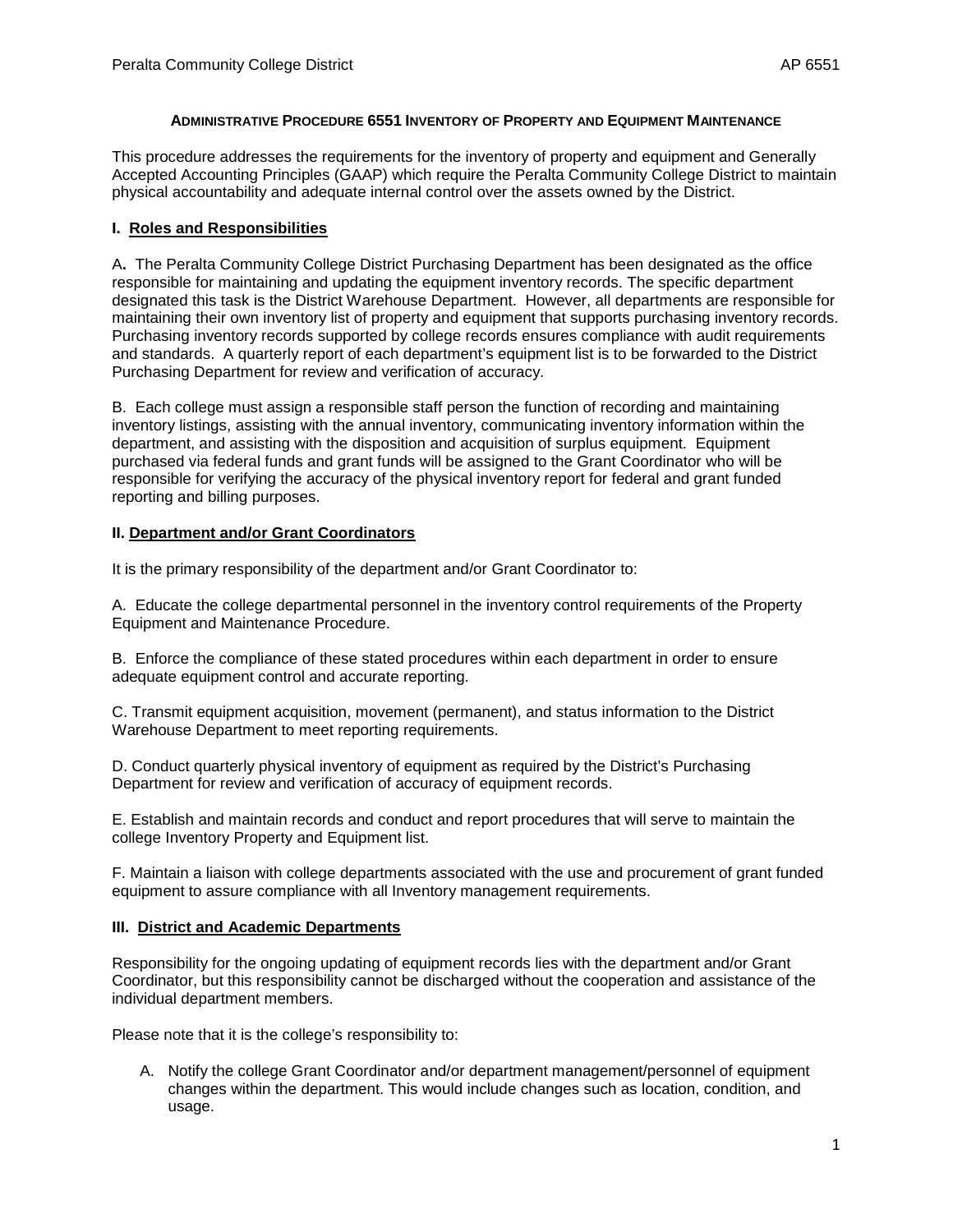- C. It is the responsibility of the individual departments to assist the department and/or Grant Coordinator in preparing equipment inventory reports quarterly for review by the District Purchasing Department.
- D. It is the responsibility of the college Grant Coordinator and/or college management/personnel to notify the District Purchasing Department of equipment that may be surplus to the department's needs and should be disposed of by the District Purchasing Department.

# **IV**. **Physical Inventory**

A. For purchases of property and equipment in excess of \$500 or more (which includes multiple property sub-units which function together as a single unit), the District's Purchasing Department and Warehouse Department will tag and maintain an inventory for all equipment items purchased via general fund, donations, and federal grant expenditures, both state and federal funded. The District Purchasing Department and Warehouse Department shall at their discretion tag some lesser-value sensitive items that have a likelihood of being stolen (i.e., audio visual equipment, computer monitors, etc.).

B. Physical count of inventory for assets purchased with general funds, donated assets and items purchased with non-general funds, such as foundation and student club funds, will be conducted every two years by the respective department and compared against the inventory report of the District Purchasing Department and Warehouse Department.

# **V. Value Determination**

Purchased assets are recorded at historical cost and include all applicable taxes and all appropriate ancillary cost less any trade discounts or rebates. In some instances, where the cost of the property may not be available, the cost of the asset may be estimated and used as the basis for capitalization.

# **VI. Tagging and Logging Property and Equipment**

A. All assets exceeding \$500 in value and purchased via Purchase Order and delivered to the District Warehouse Department will be tagged with a PCCD Inventory Tag. College end-users receiving items that were delivered directly to the College, instead of directly to the District Warehouse Department, must notify Warehouse Department staff upon receipt of the item, so that Warehouse staff can log a PCCD Inventory tag for the item. Inventory tags will be sent to the end-user to affix to the asset.

B. When notifying the District Warehouse Department of receipt of an item, or when the District Warehouse Department logs the receipt of the item, the following information must be provided on the Inventory Equipment form and forwarded to the District Warehouse Department:

- (1) PO Number (for the purchased item)
- (2) Tag Number (Warehouse staff to provide)
- (3) College
- (4) Building Number/Name
- (5) Room Number
- (6) Requestor/User Name on the PO
- (7) Serial Number of the Item
- (8) Manufacturer's Name (or Vendor Name)
- (9) Model
- (10) Cost of the item (including all ancillary cost)
- (11) Date Received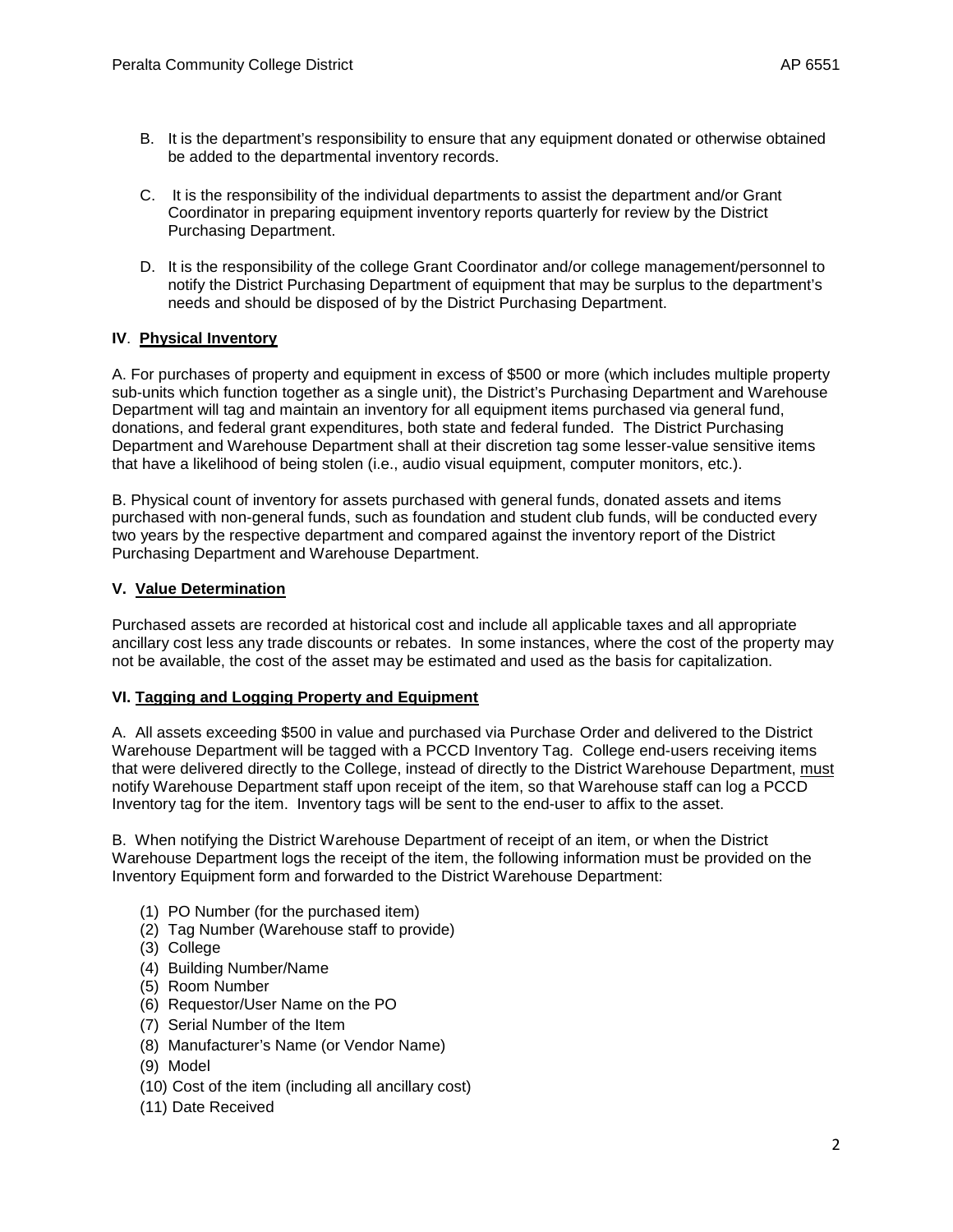# **VII. Donated Equipment**

Donated assets of tangible personal property valued greater than \$500 must be recorded at the property's fair market value. Donated items must be accepted through the Peralta Foundation or the District Office or the College. Donations over \$50,000 must be approved by the Board of Trustees before then can be placed in service. All donated items over \$500 are tagged with a PCCD Inventory Tag.

#### **VIII. Transfers of Assets between Departments**

A. When an asset is transferred from one department to another, or to another building within the same department/college, the sending department shall complete the EQUIPMENT ACTION REQUEST FORM and forward it to the District Warehouse Department with the following information:

- (1) Requester Name and Date
- (2) Location of Asset
- (3) Action Requested (i.e., transfer, surplus)
- (4) New Building number/name, room number, and new user name
- (5) Description of the asset
- (6) Itemize each asset with the quantity, item, Serial Number, PCCD Number and estimated dollar value of the asset.
- (7) Obtain final approval from Business Manager/Department Head
- (8) Forward Equipment Action Request form to the District Warehouse for processing.

B. The District Warehouse Supervisor will note the new location of the fixed asset in the PROMT System and its database spreadsheet.

#### **IX. Retirement/Disposal of Property and Equipment from Inventory**

A. Upon determination by a department that a fixed asset is either no longer needed or not serviceable, an EQUIPMENT ACTION REQUEST FORM is filled out by the department and forwarded to the District Warehouse Deaprtment. The following information:

- (1) Requester Name and Date
- (2) Location of Asset
- (3) Action Requested (i.e., transfer, surplus)
- (4) Building number/name (new building number if applicable), room number, and (current) user name
- (5) Description of the asset
- (6) Itemize each asset with the Quantity, Item, Serial Number, PCCD Number and estimated dollar value of the asset.
- (7) Obtain final approval from Business Manager/Department Head
- (8) Forward Equipment Action Request Form to the District Warehouse Department for processing.

B. Upon receipt of the approved Equipment Action Request Form, the District Warehouse Department staff will pick up the asset and move the asset to the storage area to await disposition. The EQUIPMENT ACTION REQUEST FORM will then be forwarded to the Purchasing Department for retirement of the asset in the PROMT system. The District Purchasing Department will consolidate the surplus items, and a couple times a year will obtain Board of Trustee approval for either the sale or disposal of the surplus items. All surplus disposals are conducted in accordance with Education Code Section 81450-81460.